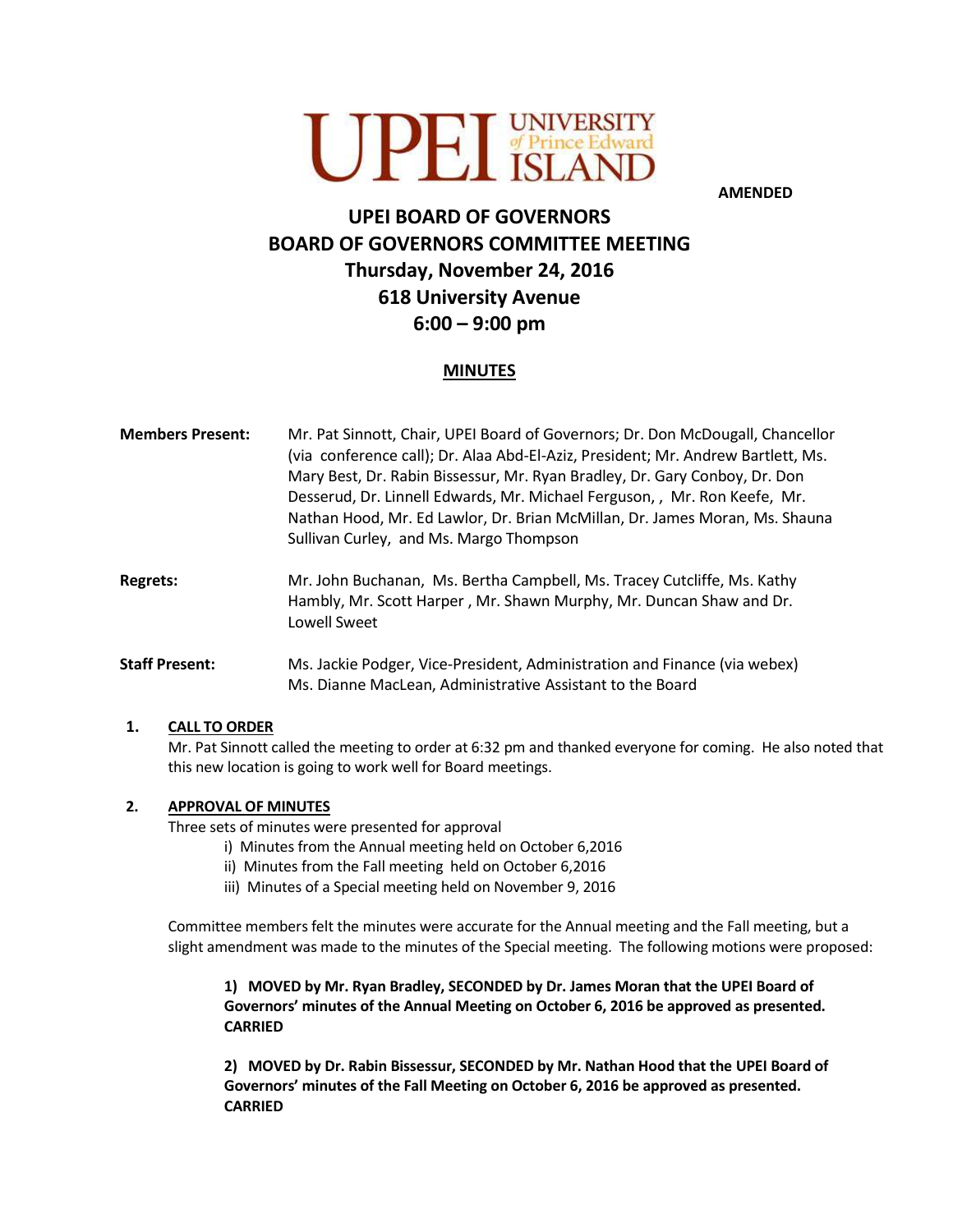#### **3) MOVED by Ms. Margo Thomson, SECONDED by Mr. Andrew Bartlett that the UPEI Board of Governors' minutes of the Special Meeting on November 9, 2016 be approved as amended. CARRIED**

#### **3. CHAIR'S REPORT**

Mr. Pat Sinnott indicated that he had three main topics to report on:

i) He asked Board members to join him in congratulating Dr. Alaa Abd-El-Aziz on receiving the "President's Award for Distinguished Leadership in International Education" from the Canadian Bureau of International Education.

ii) He informed Committee members that he attended a Math and Computational Sciences Advisory Committee meeting in early November. Discussions evolved around improvement to programs as well as what industry wants and what students need to succeed.

iii) Mr. Sinnott also informed members that he attended a symposium at the Technical University of Munich while in Germany, and was involved in a tour of the aerospace campus. Topics discussed included wind energy and alternate sources of energy. A Memorandum of Understanding was signed between UPEI and The Technical University of Munich (see the President's Report).

#### **4. PRESIDENT'S REPORT**

President Abd-El-Aziz wanted to take the time to thank Ms. Jackie Podger and the staff of Facilities Management for a job well done at 618 University Avenue. He will be sending a congratulatory letter to that department.

The President provided his written report and highlighted the following items:

i) Negotiations: The administrative negotiating team and faculty association met in October. The University and the UPEIFA, Bargaining Unit #1 representing faculty members, librarians, sessional instructors, and clinical nursing instructors reached an agreement for a four-year collective agreement from July 1, 2016 to June 30, 2020. IBEW and CUPE unions are still negotiating their collective agreements.

ii) Recruitment: UPEI recently launched a digital marketing campaign pilot project that will run to December 1, 2016 and resume in January 2017. The focus of the campaign is to generate interest and inquiries through to the Customer Relationship Management software via digital marketing (Google, social media) with a focus on specific programs and key word searches.

iii) International Recruitment Efforts: A delegation of 29 academic and industry partners from Germany and Canada (PEI) visited the Technological University of Munich (TUM) during a Joint Research Cooperation Workshop in Munich from Oct 16-18th 2016. Following an introductory meeting, UPEI signed a Memorandum of Understanding and a Memorandum of Agreement to begin work toward joint research and exchange between TUM and UPEI.

## **5. STUDENT UNION REPORT**

Mr. Nathan Hood informed members that he and John Rix were in Ottawa recently and met with all the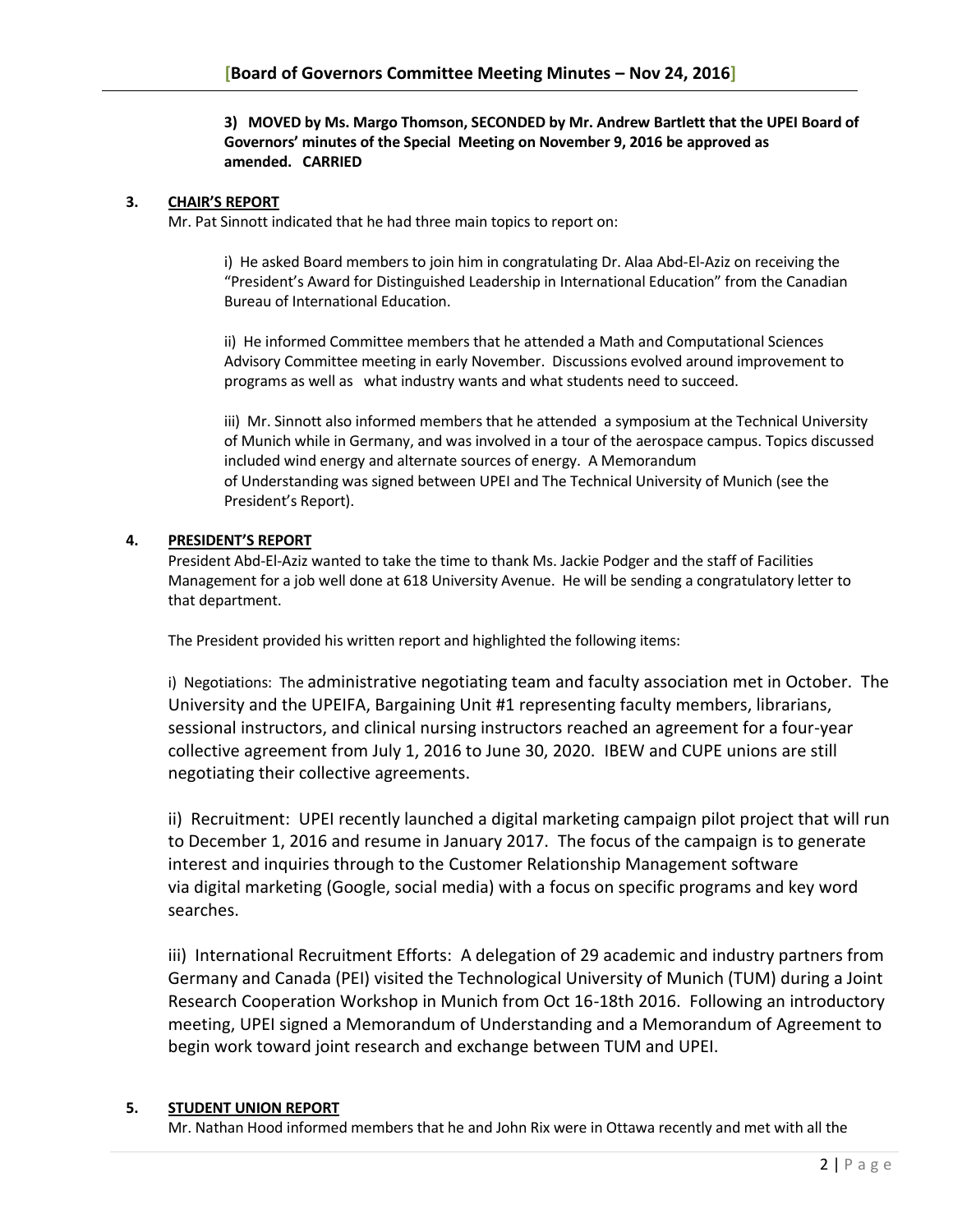provincial MPs as well as some Island Senators (of Parliament ). They spoke to them on the issue of the Canadian Student Loan Program and how it could be improved. Senator Hubley indicated to them that she wants to highlight the achievements of five (5) UPEI students on a monthly basis in the House.

Mr. Hood also indicated that the Student Union has submitted a document to the Provincial Government in support of multi-year funding for the university. He also indicated that the recent "Day of Action" protest did not involve the UPEI Student Union nor did they support this.

## **6. SENATE REPORT TO THE BOARD**

Mr. Linnell Edwards, UPEI Board of Governors representative on Senate, reported that the Senate Committee met twice since the last Board meeting – October 14 and November 18. Two issues were reported and are noted below:

> 1) The Search Committee for the Vice President Academic and Research met with Senators to listen to feedback regarding the "needs and wants" of the position.

2) Suggested changes to the Criteria for the Professor Emeritus Committee were presented to senators and approved.

## **7. BOARD COMMITTEES' UPDATES**

**Finance and Audit Committee:** Mr. Ron Keefe informed Board members that Project Beacon has been monitored closely and still on time and on budget. The "Go Live" date for Payroll has been moved to May 1, 2017 to correspond with the fiscal year.

The Internal Auditor provided her report on the Sports Centre audit as well as her annual report. The next audit is planned for Security Services. Administration provided their response to the control deficiencies provided by the external auditor and clarification has been requested on a couple of responses.

The Spending Authority policy was revised, approved, and it was recommended that it proceed for Board approval. The following motion was proposed:

## 4**) MOVED by Mr. Ron Keefe, SECONDED by Mr. Ed Lawlor that, as recommended by the Board Finance and Audit Committee, that the UPEI Board of Governors approve the revised Spending Authority policy as presented . CARRIED**

**Development, FR and ER Committee:** There is nothing to report as this committee hasn't met since the last Board meeting. However, two documents were circulated to Board members – one from the Department of Development and Alumni Engagement providing information on the Inspire Campaign, donor relations, alumni and annual fund project and one from the Department of Marketing and Communications providing information on departmental activities this fall as well updates on the recruitment marketing campaign and digital marketing campaign.

**Governance and Appeals Committee**: Mr. Pat Sinnott reported that this committee had a very busy fall but haven't met since the last Board meeting in October.

## **Property and Asset Committee**:

Ms. Margo Thompson reported that the Committee met on November 10<sup>th</sup> and started the meeting with a tour of the most recently renovated spaces, beginning with the 618 University Avenue building. The Committee then moved to tour the Library, Cass Building and Sports Centre before returning to MacDougall Hall to meet. The Property and Asset Committee mandate was reviewed and compared to other maritime universities, and no changes were necessary. However, it requires Board approval to document that a review has taken place. The following motion was proposed: